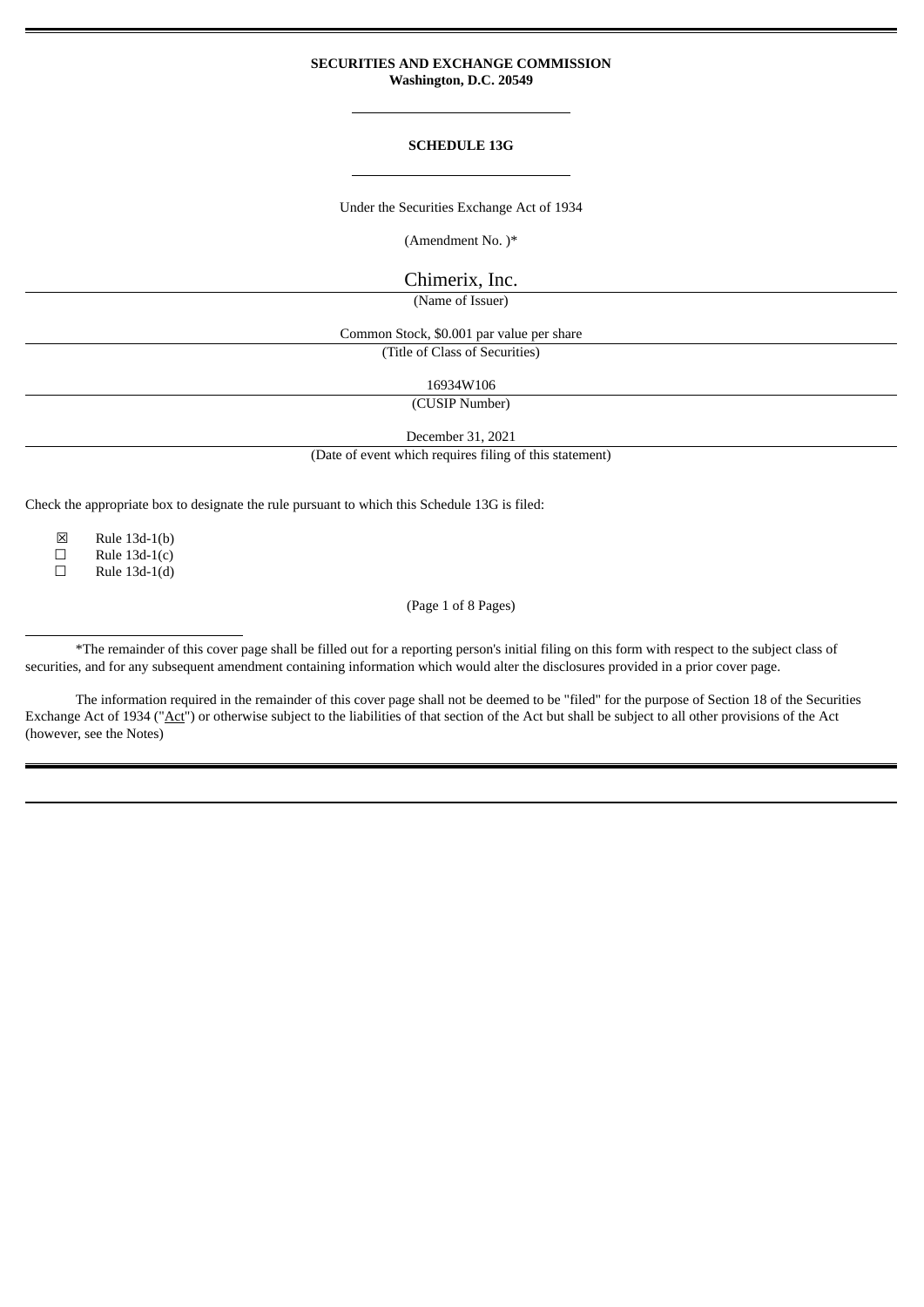|  | <b>CUSIP No. 16934W106</b> |
|--|----------------------------|
|--|----------------------------|

**CUSIP No. 16934W106 13G Page 2 of 8 Pages**

| $\mathbf{1}$                                            | <b>NAMES OF REPORTING PERSONS</b><br>Rubric Capital Management LP                                |                                                                     |  |
|---------------------------------------------------------|--------------------------------------------------------------------------------------------------|---------------------------------------------------------------------|--|
| $\overline{2}$                                          | CHECK THE APPROPRIATE BOX IF A MEMBER OF A GROUP<br>(a) $\Box$<br>(b)                            |                                                                     |  |
| 3                                                       | <b>SEC USE ONLY</b>                                                                              |                                                                     |  |
| 4                                                       | CITIZENSHIP OR PLACE OF ORGANIZATION<br><b>State of Delaware</b>                                 |                                                                     |  |
| <b>NUMBER OF</b>                                        | 5                                                                                                | <b>SOLE VOTING POWER</b><br>$\Omega$                                |  |
| <b>SHARES</b><br><b>BENEFICIALLY</b><br><b>OWNED BY</b> | 6                                                                                                | <b>SHARED VOTING POWER</b><br>4,800,000 shares of Common Stock      |  |
| <b>EACH</b><br><b>REPORTING</b>                         | 7                                                                                                | <b>SOLE DISPOSITIVE POWER</b><br>$\Omega$                           |  |
| PERSON WITH                                             | 8                                                                                                | <b>SHARED DISPOSITIVE POWER</b><br>4,800,000 shares of Common Stock |  |
| 9                                                       | AGGREGATE AMOUNT BENEFICIALLY OWNED BY EACH REPORTING PERSON<br>4,800,000 shares of Common Stock |                                                                     |  |
| 10                                                      | CHECK BOX IF THE AGGREGATE AMOUNT IN ROW (9) EXCLUDES CERTAIN SHARES<br>□                        |                                                                     |  |
| 11                                                      | PERCENT OF CLASS REPRESENTED BY AMOUNT IN ROW (9)<br>5.53%                                       |                                                                     |  |
| 12                                                      | <b>TYPE OF REPORTING PERSON</b><br>PN, IA                                                        |                                                                     |  |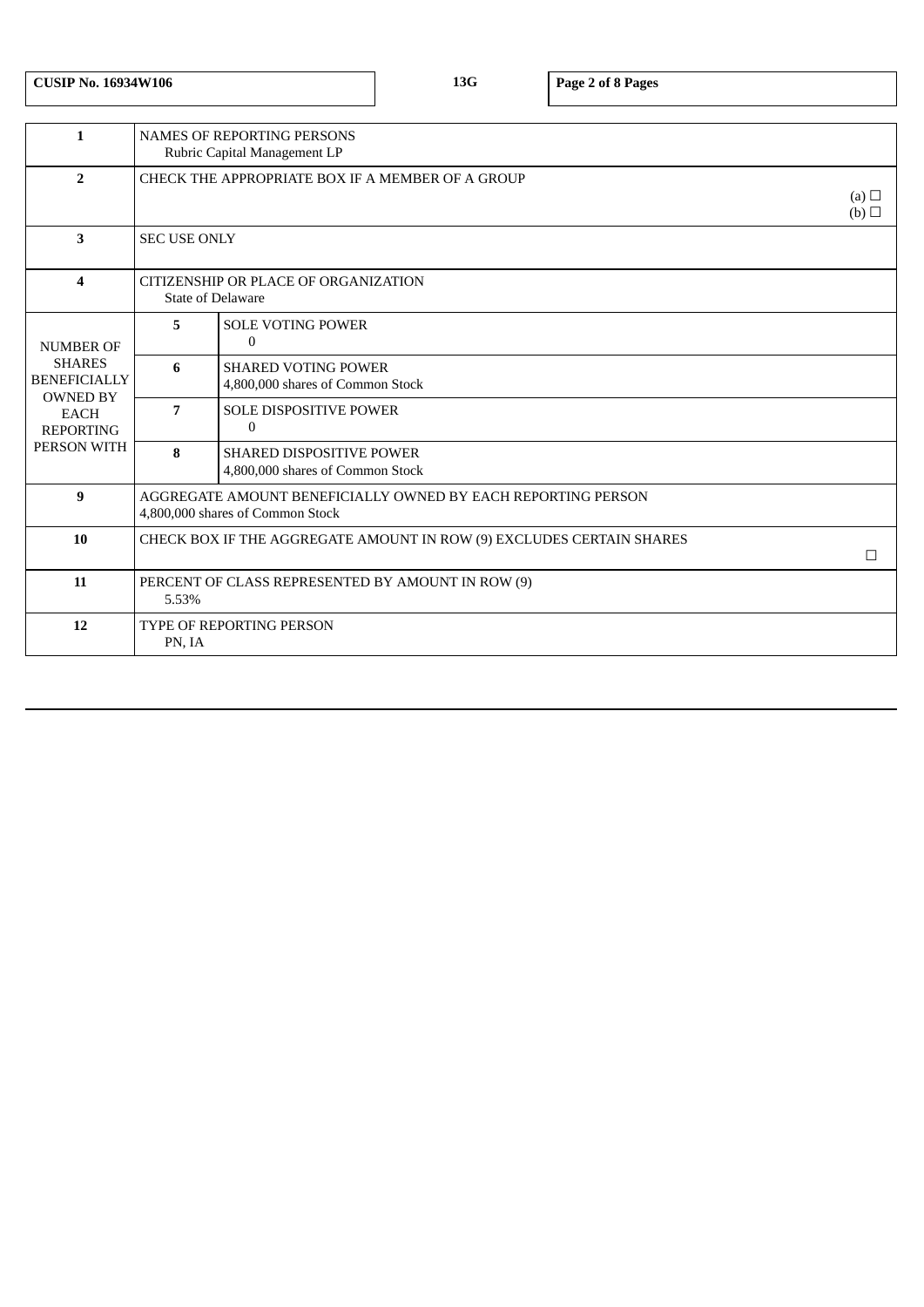**CUSIP No. 16934W106 13G Page 3 of 8 Pages**

| $\mathbf{1}$                                                                                              | <b>NAMES OF REPORTING PERSONS</b><br>David Rosen                                                 |                                                                     |  |  |
|-----------------------------------------------------------------------------------------------------------|--------------------------------------------------------------------------------------------------|---------------------------------------------------------------------|--|--|
| $\overline{2}$                                                                                            | CHECK THE APPROPRIATE BOX IF A MEMBER OF A GROUP<br>(a) $\Box$<br>(b)                            |                                                                     |  |  |
| 3                                                                                                         | <b>SEC USE ONLY</b>                                                                              |                                                                     |  |  |
| $\boldsymbol{4}$                                                                                          | CITIZENSHIP OR PLACE OF ORGANIZATION<br><b>United States of America</b>                          |                                                                     |  |  |
| <b>NUMBER OF</b>                                                                                          | 5                                                                                                | <b>SOLE VOTING POWER</b><br>$\mathbf{0}$                            |  |  |
| <b>SHARES</b><br><b>BENEFICIALLY</b><br><b>OWNED BY</b><br><b>EACH</b><br><b>REPORTING</b><br>PERSON WITH | 6                                                                                                | <b>SHARED VOTING POWER</b><br>4,800,000 shares of Common Stock      |  |  |
|                                                                                                           | 7                                                                                                | <b>SOLE DISPOSITIVE POWER</b><br>$\Omega$                           |  |  |
|                                                                                                           | 8                                                                                                | <b>SHARED DISPOSITIVE POWER</b><br>4,800,000 shares of Common Stock |  |  |
| 9                                                                                                         | AGGREGATE AMOUNT BENEFICIALLY OWNED BY EACH REPORTING PERSON<br>4,800,000 shares of Common Stock |                                                                     |  |  |
| 10                                                                                                        | CHECK BOX IF THE AGGREGATE AMOUNT IN ROW (9) EXCLUDES CERTAIN SHARES<br>П                        |                                                                     |  |  |
| 11                                                                                                        | PERCENT OF CLASS REPRESENTED BY AMOUNT IN ROW (9)<br>5.53%                                       |                                                                     |  |  |
| 12                                                                                                        | <b>TYPE OF REPORTING PERSON</b><br>IN                                                            |                                                                     |  |  |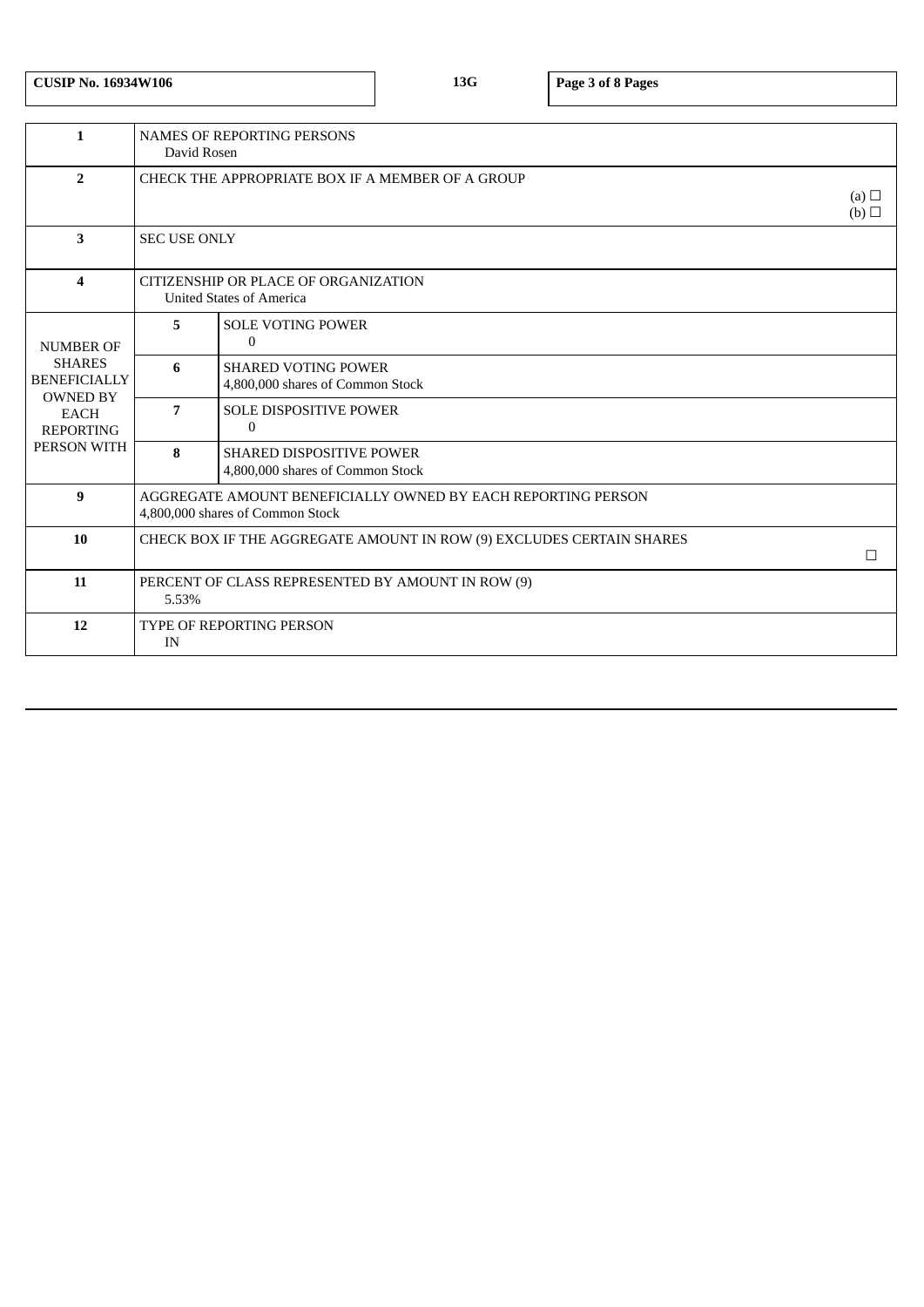| <b>CUSIP No. 16934W106</b> |                                                                                                                                   | 13G                                                                                                                                                                                                                                                    | Page 4 of 8 Pages |                                                                                                                                    |  |
|----------------------------|-----------------------------------------------------------------------------------------------------------------------------------|--------------------------------------------------------------------------------------------------------------------------------------------------------------------------------------------------------------------------------------------------------|-------------------|------------------------------------------------------------------------------------------------------------------------------------|--|
| Item $1(a)$ .              |                                                                                                                                   | <b>NAME OF ISSUER:</b>                                                                                                                                                                                                                                 |                   |                                                                                                                                    |  |
|                            |                                                                                                                                   | The name of the issuer is Chimerix, Inc. (the "Issuer").                                                                                                                                                                                               |                   |                                                                                                                                    |  |
| Item $1(b)$ .              |                                                                                                                                   | <b>ADDRESS OF ISSUER'S PRINCIPAL EXECUTIVE OFFICES:</b>                                                                                                                                                                                                |                   |                                                                                                                                    |  |
|                            |                                                                                                                                   | The Issuer's principal executive offices are located at 2505 Meridian Parkway, Suite 100, Durham, NC 27713                                                                                                                                             |                   |                                                                                                                                    |  |
| Item $2(a)$ .              |                                                                                                                                   | <b>NAME OF PERSON FILING:</b>                                                                                                                                                                                                                          |                   |                                                                                                                                    |  |
|                            |                                                                                                                                   | This statement is filed by:                                                                                                                                                                                                                            |                   |                                                                                                                                    |  |
|                            | (i)                                                                                                                               | Rubric Capital Management LP ("Rubric Capital"), the investment adviser to certain investment funds and/or accounts<br>(collectively, the "Rubric Funds") that hold the shares of Common Stock (as defined in Item 2(d) below) reported herein;<br>and |                   |                                                                                                                                    |  |
|                            | (ii)<br>David Rosen ("Mr. Rosen"), Managing Member of Rubric Capital Management GP LLC, the general partner of Rubric<br>Capital. |                                                                                                                                                                                                                                                        |                   |                                                                                                                                    |  |
|                            |                                                                                                                                   | The foregoing persons are hereinafter sometimes collectively referred to as the "Reporting Persons."                                                                                                                                                   |                   |                                                                                                                                    |  |
|                            |                                                                                                                                   | The filing of this statement should not be construed as an admission that any of the forgoing persons or any Reporting Person is, for<br>the purposes of Section 13 of the Act, the beneficial owner of the Shares reported herein.                    |                   |                                                                                                                                    |  |
| Item $2(b)$ .              |                                                                                                                                   | ADDRESS OF PRINCIPAL BUSINESS OFFICE OR, IF NONE, RESIDENCE:                                                                                                                                                                                           |                   |                                                                                                                                    |  |
|                            |                                                                                                                                   |                                                                                                                                                                                                                                                        |                   | The address of the principal business office of each of the Reporting Persons is 155 East 44th St, Suite 1630, New York, NY 10017. |  |
| Item $2(c)$ .              |                                                                                                                                   | <b>CITIZENSHIP:</b>                                                                                                                                                                                                                                    |                   |                                                                                                                                    |  |
|                            |                                                                                                                                   | Rubric Capital is a Delaware limited partnership. Mr. Rosen is a citizen of the United States of America.                                                                                                                                              |                   |                                                                                                                                    |  |
| Item $2(d)$ .              |                                                                                                                                   | TITLE OF CLASS OF SECURITIES:                                                                                                                                                                                                                          |                   |                                                                                                                                    |  |
|                            | Common stock, \$0.001 par value per share (the "Common Stock").                                                                   |                                                                                                                                                                                                                                                        |                   |                                                                                                                                    |  |
| Item $2(e)$ .              |                                                                                                                                   | <b>CUSIP NUMBER:</b>                                                                                                                                                                                                                                   |                   |                                                                                                                                    |  |
|                            |                                                                                                                                   | 16934W106                                                                                                                                                                                                                                              |                   |                                                                                                                                    |  |
|                            |                                                                                                                                   |                                                                                                                                                                                                                                                        |                   |                                                                                                                                    |  |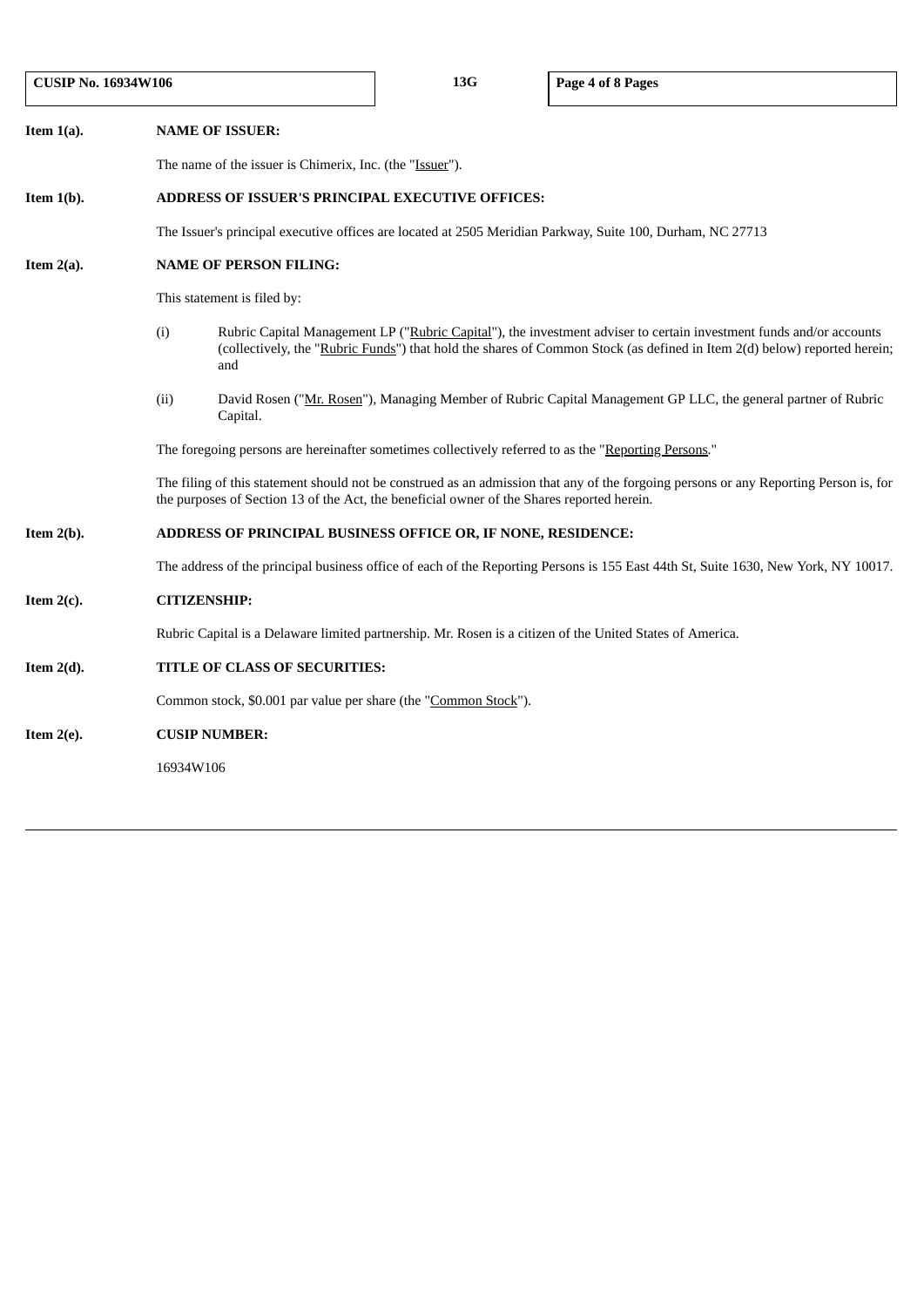| Item 3.       | IF THIS STATEMENT IS FILED PURSUANT TO RULES 13d-1(b) OR 13d-2(b) OR (c), CHECK WHETHER THE<br>PERSON FILING IS A:                                                                                                                                                                                                                                                       |        |                                                                                                                                               |
|---------------|--------------------------------------------------------------------------------------------------------------------------------------------------------------------------------------------------------------------------------------------------------------------------------------------------------------------------------------------------------------------------|--------|-----------------------------------------------------------------------------------------------------------------------------------------------|
|               | Broker or dealer registered under Section 15 of the Act,<br>(a)<br>$\Box$                                                                                                                                                                                                                                                                                                |        |                                                                                                                                               |
| (b)<br>⊔      |                                                                                                                                                                                                                                                                                                                                                                          |        | Bank as defined in Section $3(a)(6)$ of the Act,                                                                                              |
| (c)<br>$\Box$ |                                                                                                                                                                                                                                                                                                                                                                          |        | Insurance Company as defined in Section 3(a)(19) of the Act,                                                                                  |
|               | (d)<br>Investment Company registered under Section 8 of the Investment Company Act of 1940,<br>$\Box$                                                                                                                                                                                                                                                                    |        |                                                                                                                                               |
|               | ⊠<br>An investment adviser in accordance with Rule $13d-1(b)(1)(ii)(E)$ ;<br>(e)                                                                                                                                                                                                                                                                                         |        |                                                                                                                                               |
|               | Employee Benefit Plan or Endowment Fund in accordance with Rule 13d-1(b)(1)(ii)(F),<br>(f)<br>$\Box$                                                                                                                                                                                                                                                                     |        |                                                                                                                                               |
|               | Parent Holding Company or control person in accordance with Rule 13d-1(b)(1)(ii)(G),<br>(g)<br>⊠                                                                                                                                                                                                                                                                         |        |                                                                                                                                               |
|               | (h)                                                                                                                                                                                                                                                                                                                                                                      | ⊔      | Savings Association as defined in Section 3(b) of the Federal Deposit Insurance Act,                                                          |
|               | (i)                                                                                                                                                                                                                                                                                                                                                                      | $\Box$ | A church plan that is excluded from the definition of an investment company under Section $3(c)(14)$ of the<br><b>Investment Company Act;</b> |
|               | (j)                                                                                                                                                                                                                                                                                                                                                                      | ⊔      | A non-U.S. institution in accordance with Rule 13d-1(b)(1)(ii)(J);                                                                            |
|               | (k)                                                                                                                                                                                                                                                                                                                                                                      | $\Box$ | Group, in accordance with Rule $13d-1(b)(1)(ii)(K)$ .                                                                                         |
|               | If filing as a non-U.S. institution in accordance with Rule $13d-1(b)(1)(ii)(J)$ , please specify the type of<br>institution:                                                                                                                                                                                                                                            |        |                                                                                                                                               |
| Item 4.       | <b>OWNERSHIP.</b>                                                                                                                                                                                                                                                                                                                                                        |        |                                                                                                                                               |
|               | The information required by Items $4(a)$ - (c) is set forth in Rows 5 - 11 of the cover page for each of the Reporting Persons and is<br>incorporated herein by reference.                                                                                                                                                                                               |        |                                                                                                                                               |
|               | The percentage set forth in Row (11) of the cover page for each of the Reporting Persons is based on the 86,862,426 shares of<br>Common Stock outstanding as of October 31, 2021, as reported in the Company's Quarterly Report on Form 10-Q for the quarterly<br>period ended September 30, 2021 filed with the Securities and Exchange Commission on November 4, 2021. |        |                                                                                                                                               |
| Item 5.       | <b>OWNERSHIP OF FIVE PERCENT OR LESS OF A CLASS.</b>                                                                                                                                                                                                                                                                                                                     |        |                                                                                                                                               |
|               | Not applicable.                                                                                                                                                                                                                                                                                                                                                          |        |                                                                                                                                               |
| Item 6.       | OWNERSHIP OF MORE THAN FIVE PERCENT ON BEHALF OF ANOTHER PERSON.                                                                                                                                                                                                                                                                                                         |        |                                                                                                                                               |

See Item 2.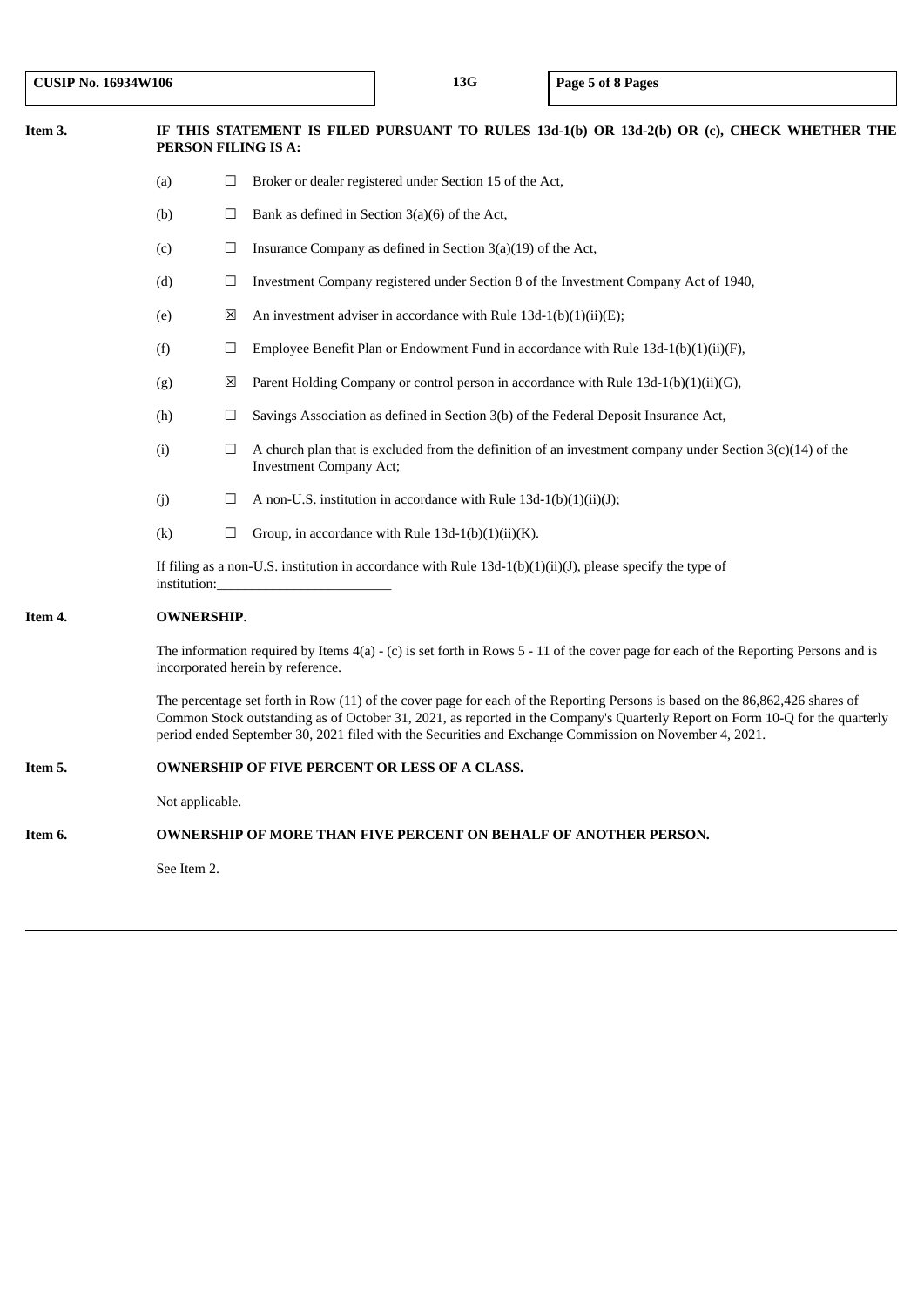| <b>CUSIP No. 16934W106</b> |                                                                   | 13G                                                                     | Page 6 of 8 Pages                                                                                                                                                                                                                                                                                                                                                                                                       |  |  |  |
|----------------------------|-------------------------------------------------------------------|-------------------------------------------------------------------------|-------------------------------------------------------------------------------------------------------------------------------------------------------------------------------------------------------------------------------------------------------------------------------------------------------------------------------------------------------------------------------------------------------------------------|--|--|--|
| Item 7.                    | REPORTED ON BY THE PARENT HOLDING COMPANY.                        |                                                                         | IDENTIFICATION AND CLASSIFICATION OF THE SUBSIDIARY WHICH ACQUIRED THE SECURITY BEING                                                                                                                                                                                                                                                                                                                                   |  |  |  |
|                            | Not applicable.                                                   |                                                                         |                                                                                                                                                                                                                                                                                                                                                                                                                         |  |  |  |
| Item 8.                    | <b>IDENTIFICATION AND CLASSIFICATION OF MEMBERS OF THE GROUP.</b> |                                                                         |                                                                                                                                                                                                                                                                                                                                                                                                                         |  |  |  |
|                            | Not applicable.                                                   |                                                                         |                                                                                                                                                                                                                                                                                                                                                                                                                         |  |  |  |
| Item 9.                    |                                                                   | <b>NOTICE OF DISSOLUTION OF GROUP.</b>                                  |                                                                                                                                                                                                                                                                                                                                                                                                                         |  |  |  |
|                            | Not applicable.                                                   |                                                                         |                                                                                                                                                                                                                                                                                                                                                                                                                         |  |  |  |
| Item 10.                   | <b>CERTIFICATION.</b>                                             |                                                                         |                                                                                                                                                                                                                                                                                                                                                                                                                         |  |  |  |
|                            |                                                                   | Each of the Reporting Persons hereby makes the following certification: |                                                                                                                                                                                                                                                                                                                                                                                                                         |  |  |  |
|                            | a participant in any transaction having that purpose or effect.   |                                                                         | By signing below the Reporting Person certifies that, to the best of its knowledge and belief, the securities referred to above were<br>acquired and are held in the ordinary course of business and were not acquired and are not held for the purpose of or with the effect<br>of changing or influencing the control of the issuer of the securities and were not acquired and are not held in connection with or as |  |  |  |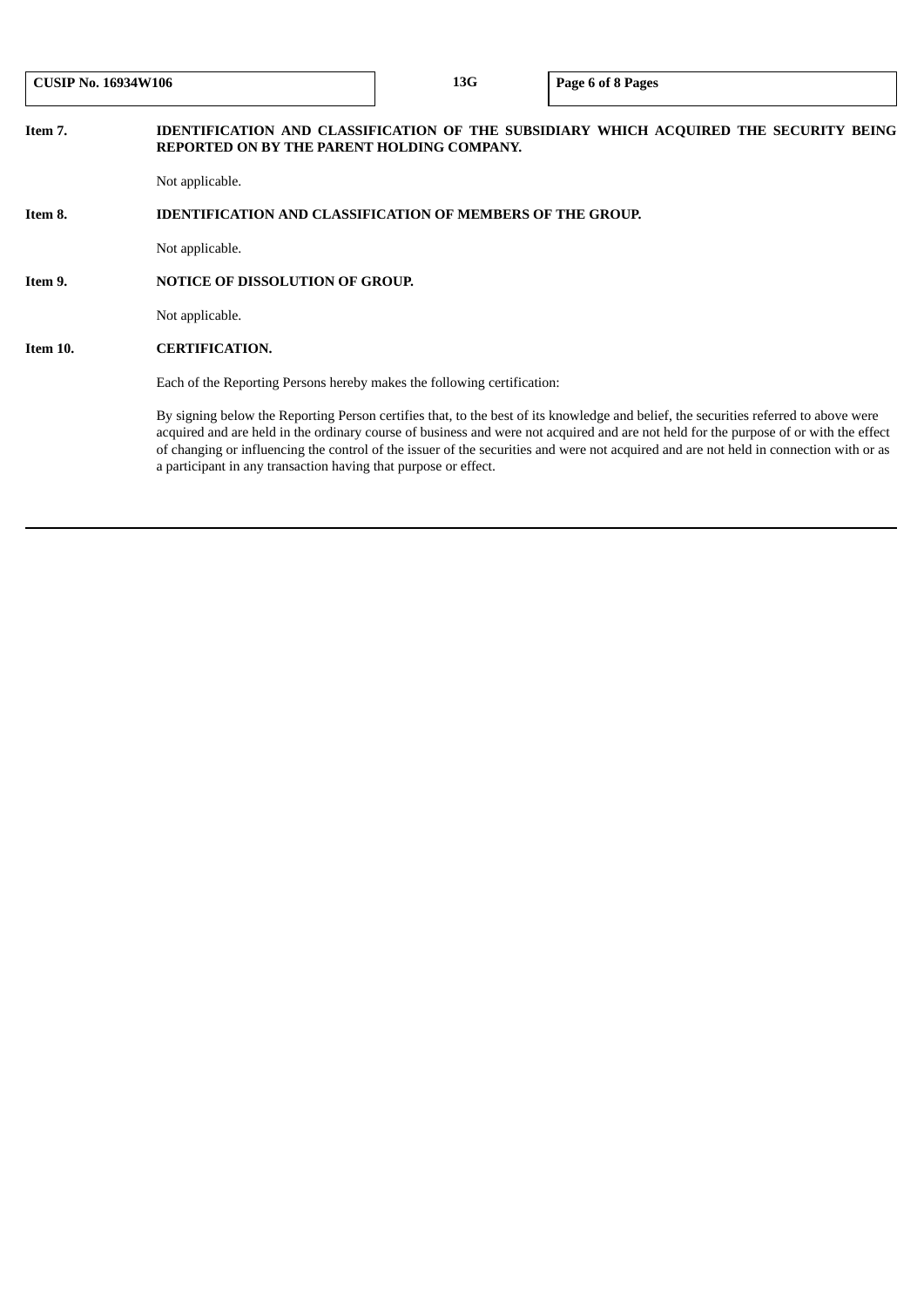#### **SIGNATURES**

After reasonable inquiry and to the best of our knowledge and belief, each of the undersigned certifies that the information set forth in this statement is true, complete and correct.

DATED: February 14, 2022

# **RUBRIC CAPITAL MANAGEMENT LP**

By: /s/ Michael Nachmani Name: Michael Nachmani Title: Chief Operating Officer

/s/ David Rosen **DAVID ROSEN**